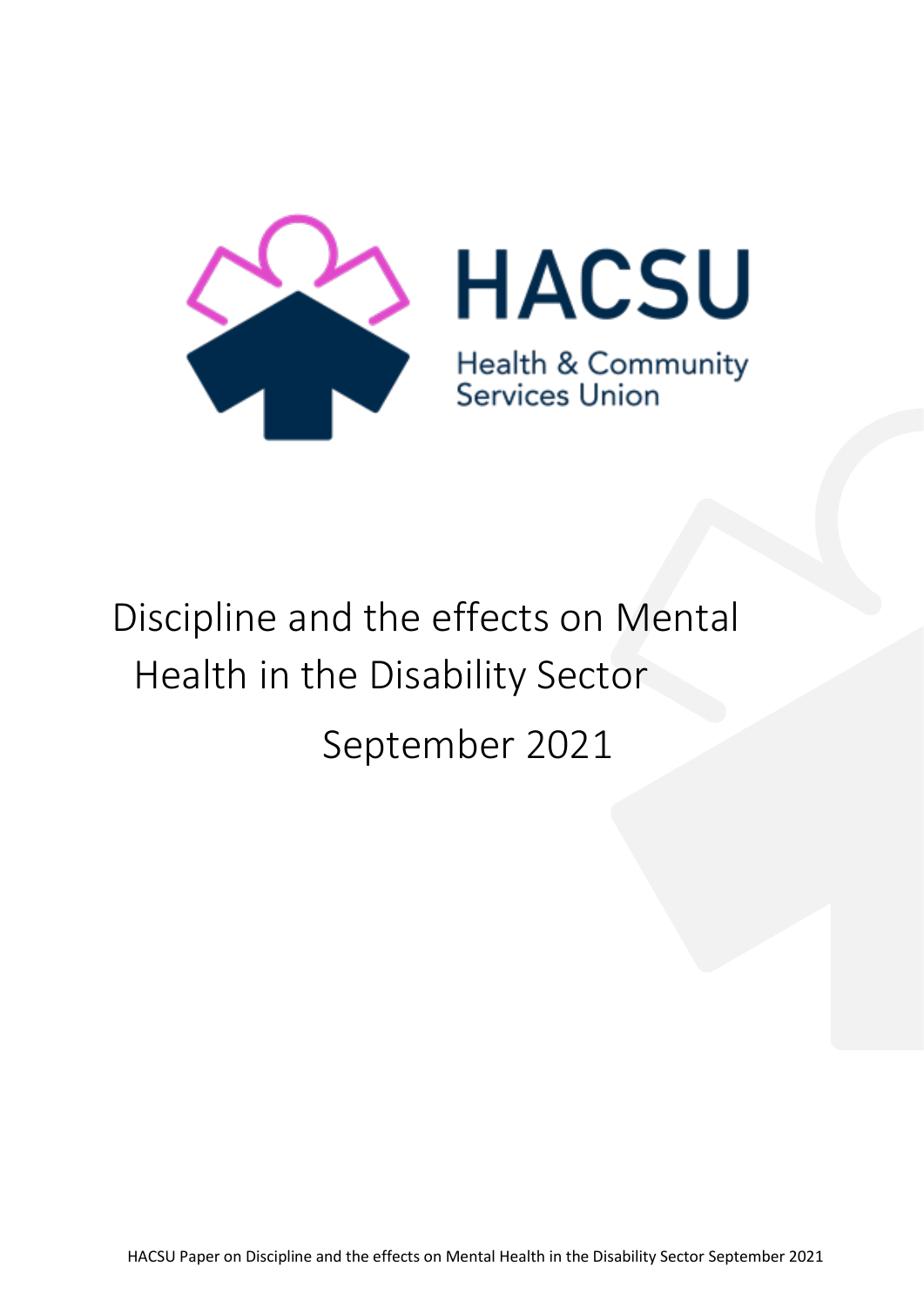# **Introduction**

The Health and Community Services Union (HACSU) is the Victoria No. 2 Branch of the Health Services Union (HSU). HACSU is one of the fastest growing HSU Branches in Australia, with over 10,000 members working in mental health, disability, and drug and alcohol services across Victoria.

For over a century, HACSU has represented workers who make a real difference to the lives of people living with mental illness, disability, and drug and alcohol addiction. HACSU members are employed in a range of occupations including nurses, health professionals, disability and human service workers, program and support workers, trades and administration.

HACSU's longstanding position is that quality public services for Victorians depend on a quality workforce. This means a workforce that is recognised for its skills, commitment, and passion in making sure the most vulnerable and disadvantaged Victorians can live better lives and become

active citizens.

The safety of the disability sector has always been one of HACSU's highest priorities as a union that strives to improve the safety standards of the industry, in both its workforce and for persons with disabilities. This report investigates the effects of disciplinary action on the mental health of employees.

For inquiries regarding the contents of this report, please contact:

#### **Paul Healey, HACSU State Secretary**

e**.** paulh@hacsu.asn.au m. 0401 487 235

#### **Kate Marshall, HACSU Assistant State Secretary**

e. katem@hacsu.asn.au m. 0437 004 624

#### **Angela Carter, Disability Policy Officer**,

e. [angelac@hacsu.asn.au](mailto:angelac@hacsu.asn.au) m. 0438 288 002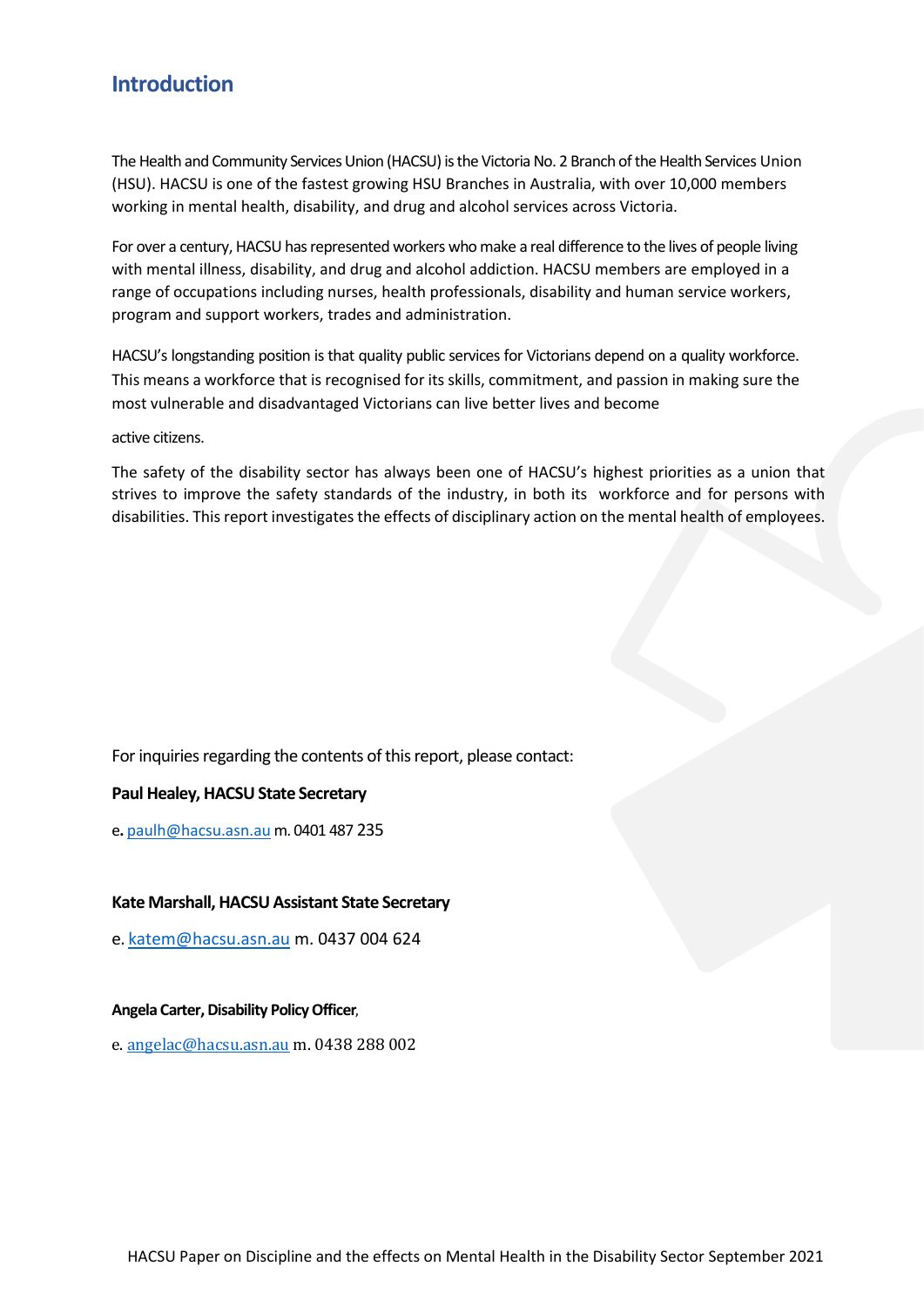# **Executive Summary**

The safety of the disability sector has always been one of HACSU's highest priorities as a union who strives to improve the safety standards of the industry, in both its workforce and for persons with disabilities.

The disability sector has undergone a number of Commissions and reforms<sup>1</sup> in recent years resulting in a strengthening of the quality and safeguards for people with disabilities that is supported and valued by stakeholders in the industry. It is these frameworks that have focused on reporting of abuse and neglect through regulatory bodies that may have inadvertently created a higher level of reporting to the Commission and Police, a practice which increases the risks of mental health injuries to staff undergoing these investigations.

The primary purpose of disciplinary action and performance management procedures is to address concerns about employee behaviour, performance, or conduct. The aim is not to punish employees, but rather to correct performance or behaviour to meet an appropriate work standard.

Removal from the workforce whilst undergoing investigations is often standard practice, yet has significant short-term and long-term impacts on the health and well-being of employees whose work is an integral part of their identity.

In recent years HACSU has experienced a high increase in the number of discipline matters that resulted in staff being stood down and/or investigated through a formal discipline process of serious misconduct with serious and significant impacts on those staff and their families. Those staff reported serious and significant impacts on their mental health and the wellbeing of their immediate families. Tragically, there have been 3 sentinel events of suicide involving HACSU members who were undergoing discipline processes in a period of 2 years. The number of staff reporting suicidal tendencies during this process has also been significant and increasing.

Furthermore, Discipline processes also have an impact on teams and their consumers, who may struggle with the understanding of what is occurring, or where an employee has gone.

This paper provides the methodology and findings in more detail, with the summary of key process issues and identified best practice to reduce mental health injuries as follows :

<sup>1</sup> Productivity Commission 2011, Royal Commission into Abuse, Neglect and Exploitation of People with Disability 2019 (ongoing)

National Disability Insurance Scheme 2016

NDIS Quality Safeguards Commission 2017,

NDIS Worker Screening 2021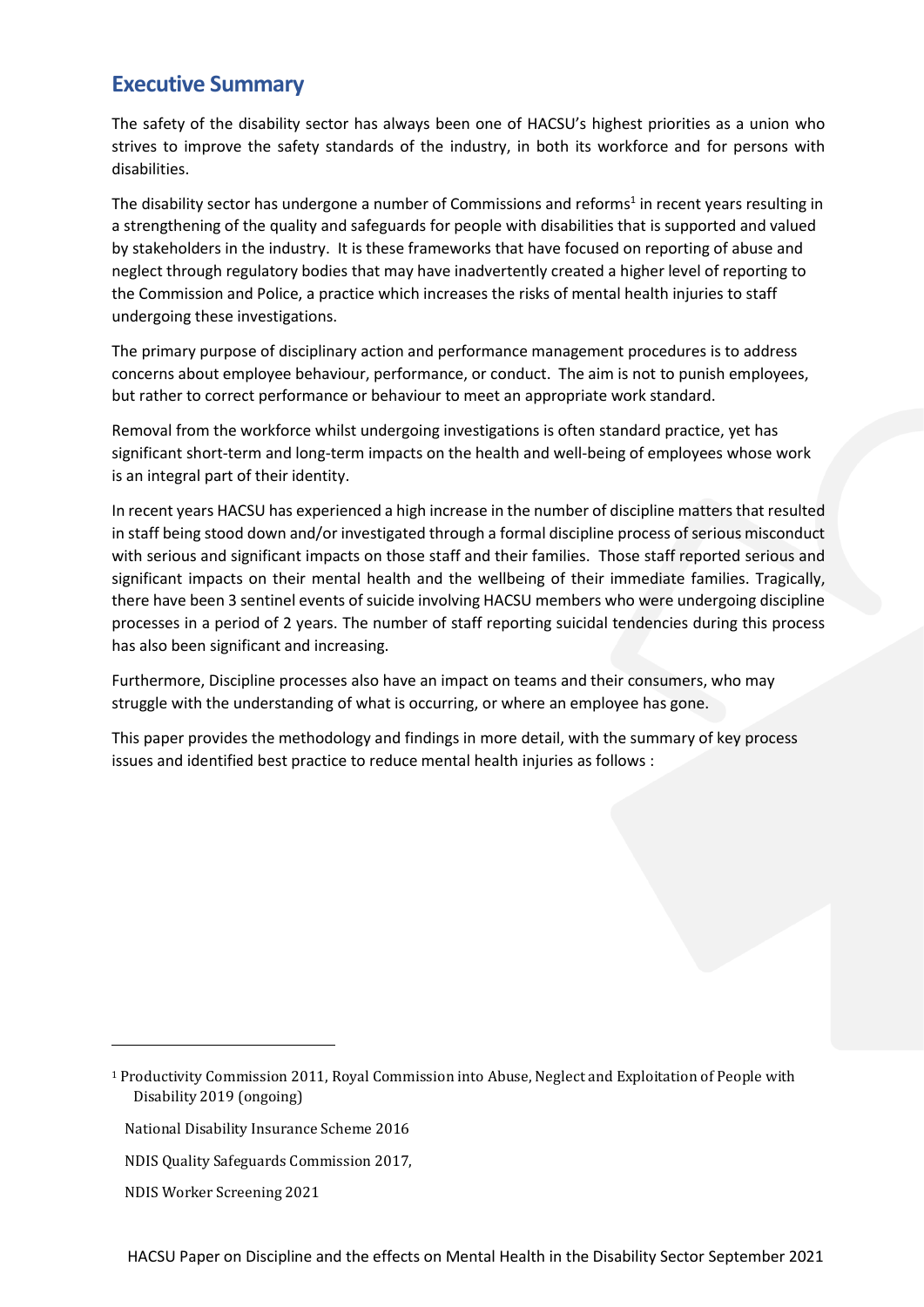#### ASSESSMENT

- o Assessments of complaints/reports should consider whether the complaint meets genuine serious misconduct, or can be managed as a practice review, performance management or misconduct. The appropriate level of discipline must be applied and conducted at the most localised level possible.
- o Assessment of stand down should consider whether there are other options for gainful employment. This should include consultation with the employee, as for some, this would cause further impact on their mental health, and stand down would be more appropriate. This should be reassessed throughout the process, and where this occurs, there should be written advise confirming the temporary arrangements.
- $\circ$  A risk assessment to be completed for the employee subjected to the investigation, prior to actions being taken.
- o All stand-downs should be reviewed immediately and where possible prior to actioning the standdown to ensure probity by a nominated executive such as the CEO.
- $\circ$  All Managers to be trained in the assessment and management of discipline procedures.
- $\circ$  Where a concern about appropriateness of level of misconduct is held, immediate contact is to be made by representatives to resolve as quickly as possible and escalated to Senior Management as a priority.

#### **NOTIFICATION**

- $\circ$  Employees must be provided the information that is available at the time of the stand-down which details the alleged serious misconduct, not the code of conduct breach itself.
- $\circ$  Where possible, the notification does not occur at the workplace, and before 3pm of any day to allow for supports to be engaged.

#### INVESTIGATIONS AND TIME PERIODS

- o Time-frame guidelines to be adopted by employers and HACSU,
- o Formal letter of stand-down including information about complaint- ideally at the time of stand down, but no later than 1 day,
- $\circ$  Letter of allegations and evidence within 1 business week,
- o Commencement of investigation and response- within 3 business weeks,
- o Outcome meeting- within 2 weeks of response,
- $\circ$  Finalisation of matter no longer than 12 weeks, unless exceptional circumstances,
- $\circ$  Use of external Investigators only where it is not feasible for investigations to be conducted internally,
- o Where represented, communication between disability providers and HACSU from the outset may assist with understanding the level of concern and whether the process can be completed expeditiously. For example, where there is a full admission, there may not be a requirement to conduct witness interviews, gather evidence and formalise full reports prior to outcome discussions,
- $\circ$  Avoid disputes about evidence by the timely provisions of allegations and evidence relied upon,
- $\circ$  Scheduling of meetings times to be done directly and in consultation with employee/HACSU,
- o Continued liaison directly with representative and immediate escalation of issues to Senior Managers if there are concerns /disputes,
- o Review of case status regularly by Senior Management from Providers and HACSU.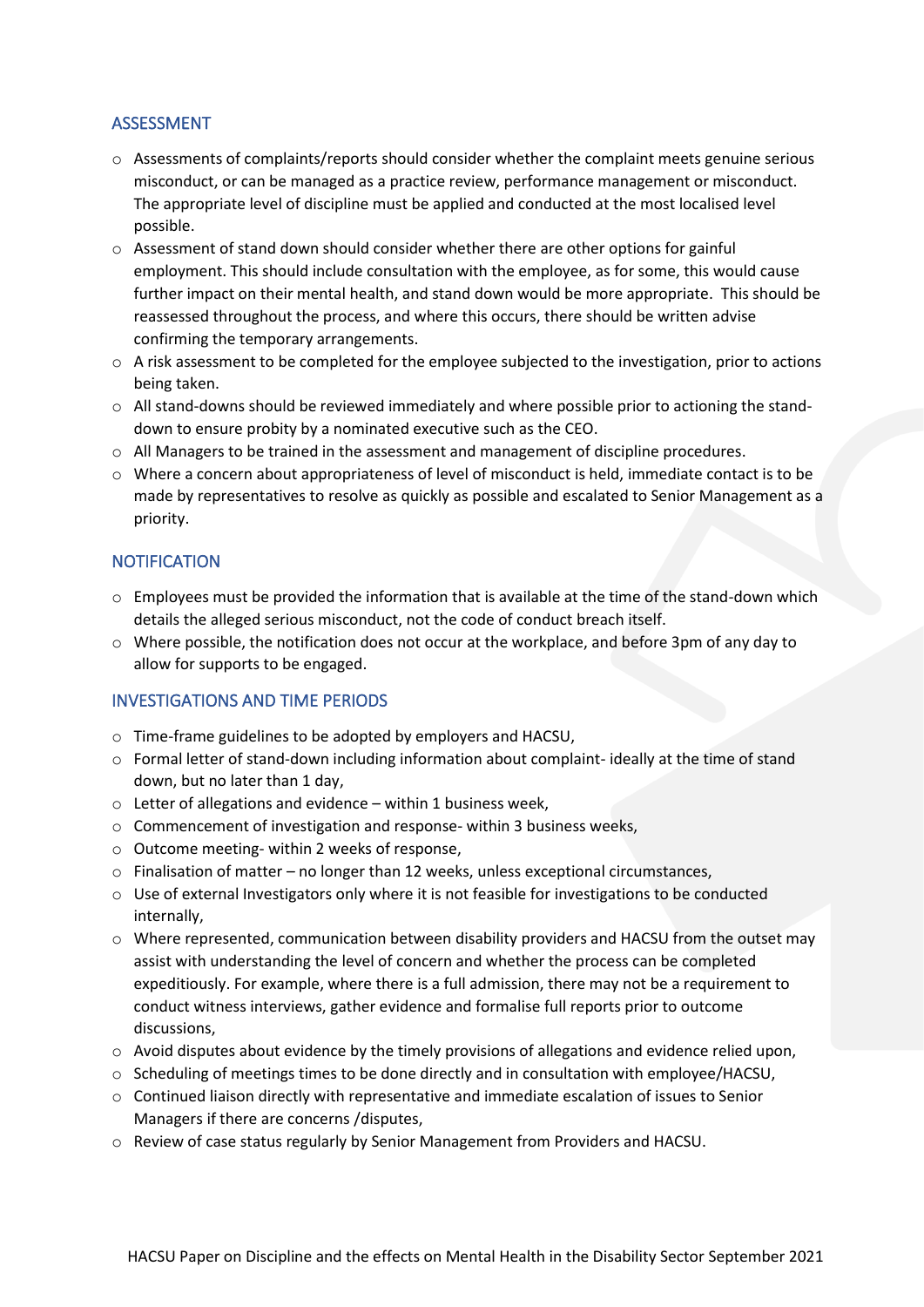#### SUPPORT

- o Review of proforma letters to remove generalised statements about contact with others, and to only include provisions relating to discussing the investigation or contacting key individuals related to the investigation,
- o HACSU provision of stress fact sheet on all discipline allocations,
- $\circ$  Allocation of a well-being officer, who has no role in the investigation but whose role is to support the employee who has been stood down, to assist with management of their anxiety and mental health regarding the situation,
- o Consideration of a 24-hour support line (other than EAP),
- o Education and Assessment of EAP both by the Provider and HACSU,
- $\circ$  Discussion with the employee at the point of notification to determine who they would like to be their allocated point of contact,
- $\circ$  Regular contact to be made with employee throughout the process at least weekly, or as agreed with the employee, by both employer and HACSU representatives,
- $\circ$  Avoid any correspondence likely to require support occurring after 3pm on a business day.

#### **OUTCOMES**

- o Outcomes should be proportionate to the offence,
- o Outcomes should be consistently applied,
- $\circ$  Outcomes need to clearly identify the areas of improvement required and consultation with the employee to determine the supports needed to enable this.

#### RETURN TO WORK

- o All absences from the workplace of greater than 12 weeks will have a formalised return to work plan that:
	- Is flexible and adaptive to the needs of the employee,
	- Is developed with the employee directly and considers their suggestions/needs,
	- Takes into account a staged return where necessary to build confidence and fitness for work,
	- Takes into account additional training and supports.
- o Development of RTW checklists to provide consistent approaches.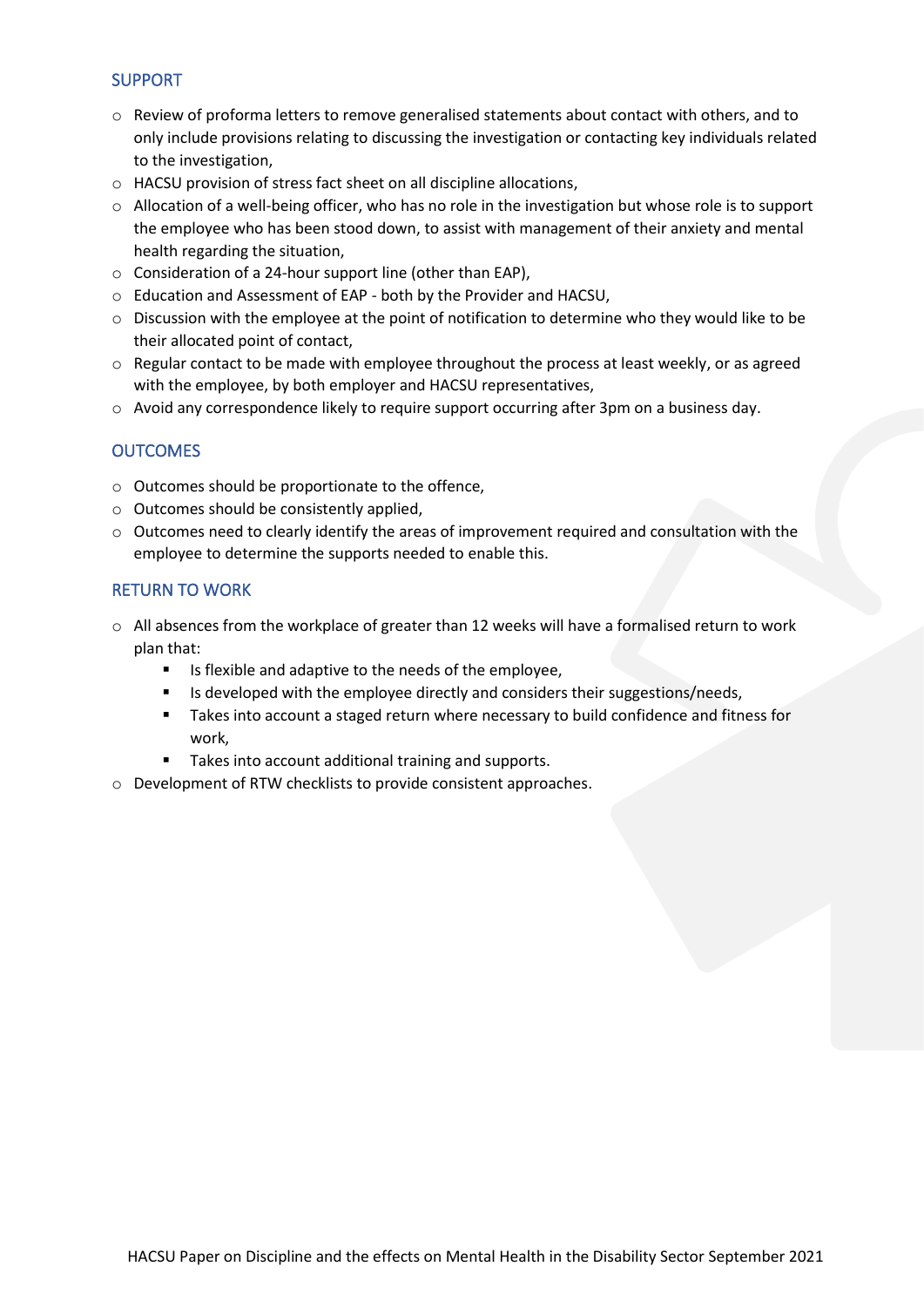# **Methodology**

Given the concerns about the increasing mental health issues of its members, HACSU undertook to meet with 7 major Victorian disability providers<sup>2</sup>, including the Victorian State Government, with the main objectives to be:

- o To understand and identify the points of harm during a discipline process
- o To analyse different organisations approaches
- o To determine best practice and to recommend appropriate improvements.

The key focus of this engagement was to work cooperatively together to review systems and processes to ensure that where a discipline process is required to occur, the health and safety of the worker is also considered a priority. This also included the review of HACSU systems and supports, not just providers, recognising that representatives also play a role in ensuring better health outcomes for its members in this process.

HACSU also undertook a Safety in Disability Survey between May 20th-June  $14<sup>th</sup>$  2021, with 1279 respondents, that included information about discipline processes and impacts on health. Almost 10% of respondents had been absent or stood down from work due to a workplace allegation or investigation in the last 12 months and **94% of respondents reported significant mental health affects (moderate to severe)**. This is an abnormally high number and is a recent phenomenon. It is completely at odds with other industries, with truly devastating impacts on the mental health and wellbeing of the disability workforce. The continuation of such trends is likely to be unsustainable in terms of financial impacts and mental resilience for both employees and the employer.

## **Findings**

#### HACSU SURVEY RESULTS

HACSU Safety in Disability Survey results in relation to questions about discipline found:

*Total Survey Respondents: 1279* 

**9.33%** of all respondents have been absent or stood down from work due to a workplace allegation or investigation in the last 12 months, with **29.2 % stood down for more than 6 months**.

#### **Length of time stood down:** (Of 113 Respondents)

46.02% less than 3 months (52)

25.66% between 3 and 6 months; (29)

21.24% between 6 and 12 months, (24)

7.96% more than 12 months (9)

<sup>2</sup> Department of Families, Fairness and Housing, Aruma, Life without Barriers, Home@Scope, Possability, Melba, Yooralla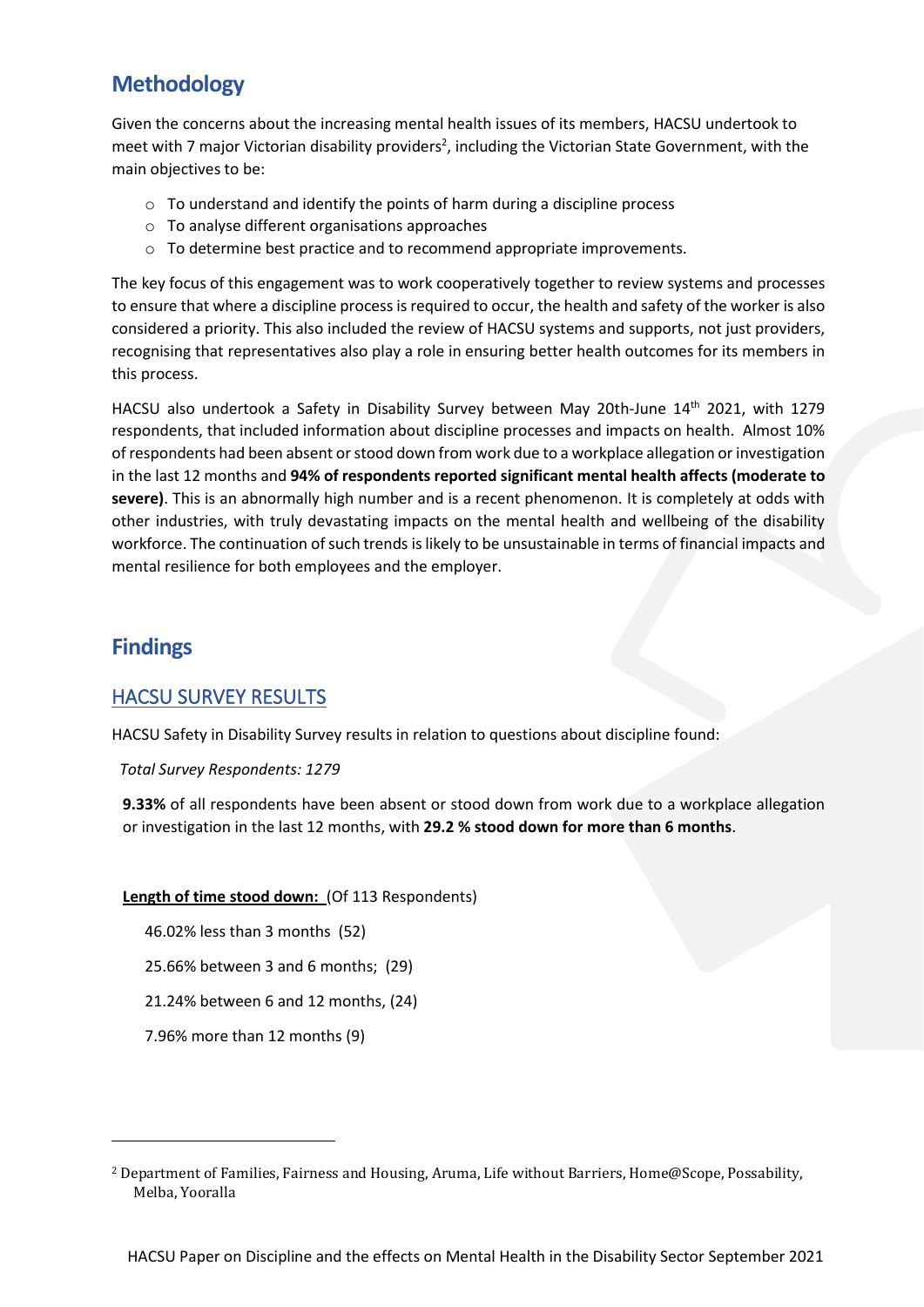#### **Effect on Mental Health** (Of 115 respondents)

- .9 % reported no effect (1)
- 5.2 % reported a mild effect (6)
- 25.2 % a moderate effect (29)
- 68.7 % reported a severe impact (79)

#### **94% of respondents reported significant mental health effects (moderate to severe)**

### DISCUSSIONS WITH DISABILITY PROVIDERS

The discussions held between Providers and HACSU showed high levels of commitment to the willingness to improve on the experience of a worker in a discipline process through a lens of health and safety, and a recognition that workers

There were several key issues with the process that appeared to increase the likelihood for employees to have a significant impact on their mental health. This paper identifies those issues and the best practice recommended following discussions with all providers.

#### ASSESSMENT

HACSU has experienced a shift in the classification of discipline matters, whereby for some Providers, a high percentage of matters are assessed as serious misconduct, when they do not meet the legal definition. The escalation of discipline matters to this level, creates unnecessary stress and anxiety, and is less likely to result in an employee feeling supported to improve practice.

Consideration is required to be given to assessing the determination of level of discipline:

- o Is the issue a practice issue that should be dealt with in education and training?
- o Is the issue a performance management that should be dealt with in supervisor or informally? For example, minor staff conflict issues, bad language, absenteeism
- o Can the employee remain at work whilst being investigated?
- o Do the alleged allegations actions identify willful or intent?
- o Is there a **genuine** risk to any person in the worksite, which would require the standing down of an employee? Wherever possible, balancing the risk to both the employees and the consumers, other restrictions should be considered and applied to manage perceived risk, with stand-down always being the last option. For example, an issue involving errors in medication may not require stand -down, but could be managed by restricting that staff member from medication administration during the investigation.
- $\circ$  Is there a belief that the employee will continue to be employed even if allegations are substantiated? If so, then the risks of stand-down are higher, both financially, to the employee and to re-integration to a worksite.

#### Best practice Identified:

1. Assessments of complaints/reports should consider whether it meets genuine serious misconduct, or can be managed as practice review, performance management or misconduct. The appropriate level of discipline must be applied and conducted at the most localised level possible.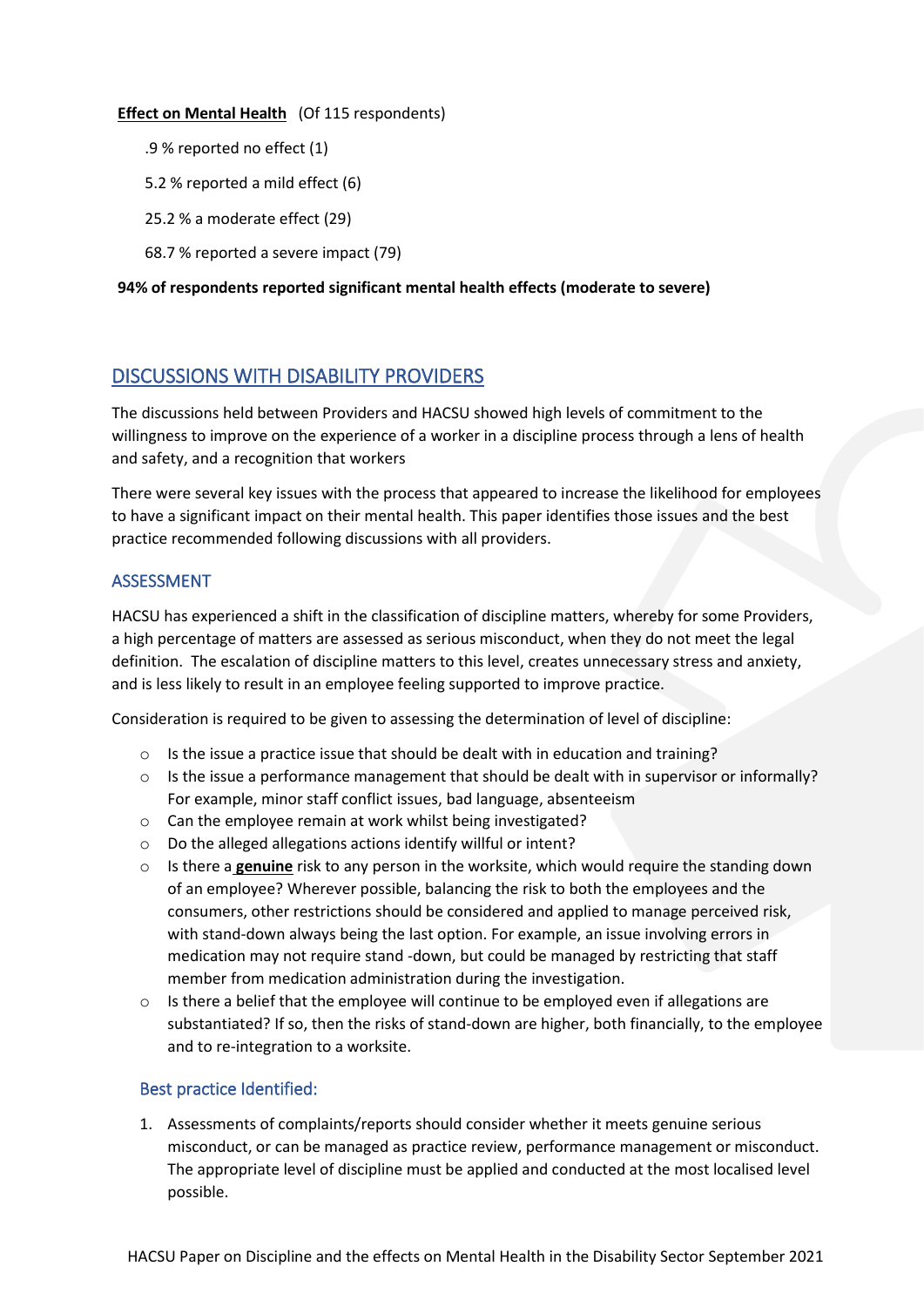- 2. Assessment of stand down should consider whether there are other options for gainful employment. This should include consultation with the employee, as for some, this would cause further impact on their mental health, and stand down would be more appropriate. This should be reassessed throughout the process, and where this occurs, there should be written advise confirming the **temporary** arrangements.
- 3. A risk assessment to be completed for the employee subjected to the investigation, prior to actions being taken.
- 4. All stand-downs should be reviewed immediately and where possible prior to actioning the stand-down to ensure probity by a nominated executive such as the CEO.
- 5. All Managers to be trained in the assessment and management of discipline procedures.
- 6. Where a concern about appropriateness of level of misconduct is held, immediate contact is to be made by representatives to resolve as quickly as possible, and escalated to Senior Management as a priority.

#### **NOTIFICATION**

Employees suffer enormous stress when being notified of an investigation that requires their removal from the workplace and are not provided with the details about what the alleged incident/conduct was. Rather some employees are being given a generalised statement about the code of conduct breach with some employees are not even given this. This lack of information causes them to want to question others in the workplace about what they know and ruminate unnecessarily. For the decision to be made to stand-down an employee, the Provider must be satisfied that they have enough detail and evidence to do this, and this material must be provided at the time of the standdown.

The location and timing of notification is also likely to increase stress and anxiety and access to relevant supports. Often employees attend shift to find a Manger/s onsite, or they attend throughout the shift, to be notified of their stand-down and to leave the workplace. Sometimes this occurs in front of other staff. This is humiliating to them, especially when other staff are on duty, and leaves them to make their way home in a state of distress.

It is also a common practice to stand-down employees after hours or just before close of business. This does not allow for employees to call their GP's, Union, or other supports during business hours. If a staff member is not rostered on duty in the following period of the complaint/allegation being notified, this should be considered unnecessary and conducted in business hours when there is more support available.

#### Best practice Identified:

- 1. Employees must be provided the information that is available at the time of the stand-down which details the alleged serious misconduct, not the code of conduct breach itself.
- 2. Where possible, the notification does not occur at the workplace, and before 3pm of any day to allow for supports to be engaged.

#### INVESTIGATIONS AND TIME PERIODS

Discipline processes should be completed in a timely manner and should not extend beyond 12 weeks, unless there are genuine reasons to account for this, such as Criminal/Police matters. There are several factors that cause investigations to be prolonged beyond these timeframes such as:

- o Delays in provision of allegations and evidence
- o Employees becoming unfit to participate
- o Inability to make contact with or interview witnesses
- o Delays in appointing and having external investigators commence
- o Disputes with HACSU/ other employee representatives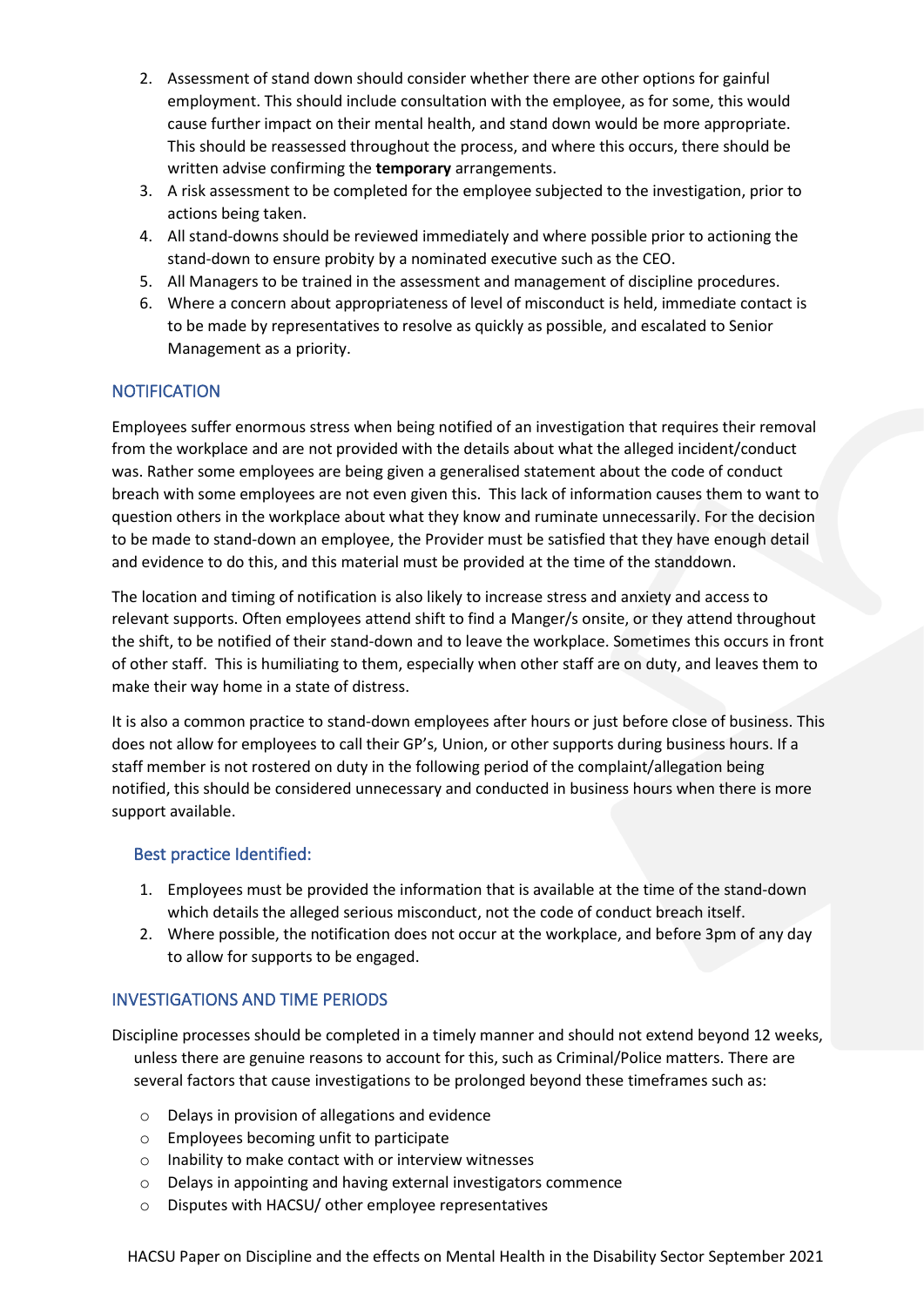- o Ability to schedule meetings with HACSU and employees
- o Police or other parallel investigations

#### Best practice Identified:

- o Time-frame guidelines to be adopted by employers and HACSU
	- Formal letter of stand-down including information about complaint- ideally at the time of stand down, but no later than 1 business day.
	- Letter of allegations and evidence within 1 business week
	- Commencement of investigation and response- within 3 business weeks
	- Outcome meeting- within 2 business weeks of response
	- Finalisation of matter no longer than 12 weeks, unless exceptional circumstances,
- o Use of external Investigators only where it is not feasible for investigations to be conducted internally,
- o Where represented, communication between the Providers and HACSU from the outset may assist with understanding the level of concern and whether the process can be completed expeditiously. For example, where there is a full admission, there may not be a requirement to conduct witness interviews, gather evidence and formalise full reports prior to outcome discussions,
- $\circ$  Avoid disputes about evidence by the timely provisions of allegations and evidence relied upon,
- $\circ$  Scheduling of meetings times to be done directly and in consultation with employee/HACSU.
- $\circ$  Continued liaison directly with representative and immediate escalation of issues to Senior Managers if there are concerns /disputes,
- o Review of case status regularly by Senior Management from Providers and HACSU.

#### SUPPORT

The need for ongoing support throughout an investigation process is significant and often poorly provided. The provision of EAP information is not adequate or accessible to most employees, who may not trust the service and believe that it is an extension of the employer who stood them down or find it difficult to engage them.

Employees are often directed that they must not talk to anyone within the organisation, including other staff and consumers. For a lot of employees, their work colleagues are also a part ot their friendship networks. It is not reasonable to remove their support networks or rights to engage with friends and family, but only to restrict any discussion relating to the investigation. Likewise, it is not always necessary for the employee to be restricted from contact with consumers in exceptional circumstances, for example birthday celebrations, hosptialisation, or funerals. These should be considered on a case by case basis and treated with reasonable consideration of risk and compassion.

#### Best practice Identified:

- $\circ$  Review of proforma letters to remove generalised statements about contact with others, and to only include provisions relating to discussing the investigation or contacting key individuals related to the investigation,
- o HACSU provision of stress fact sheet on all discipline allocations,
- $\circ$  Allocation of a well-being officer, who has no role in the investigation but whose role is to support the employee who has been stood down with regard to their anxiety and mental health regarding the situation,
- o Consideration of a 24-hour support line (other than EAP),
- o Education and Assessment of EAP both by the Provider and HACSU,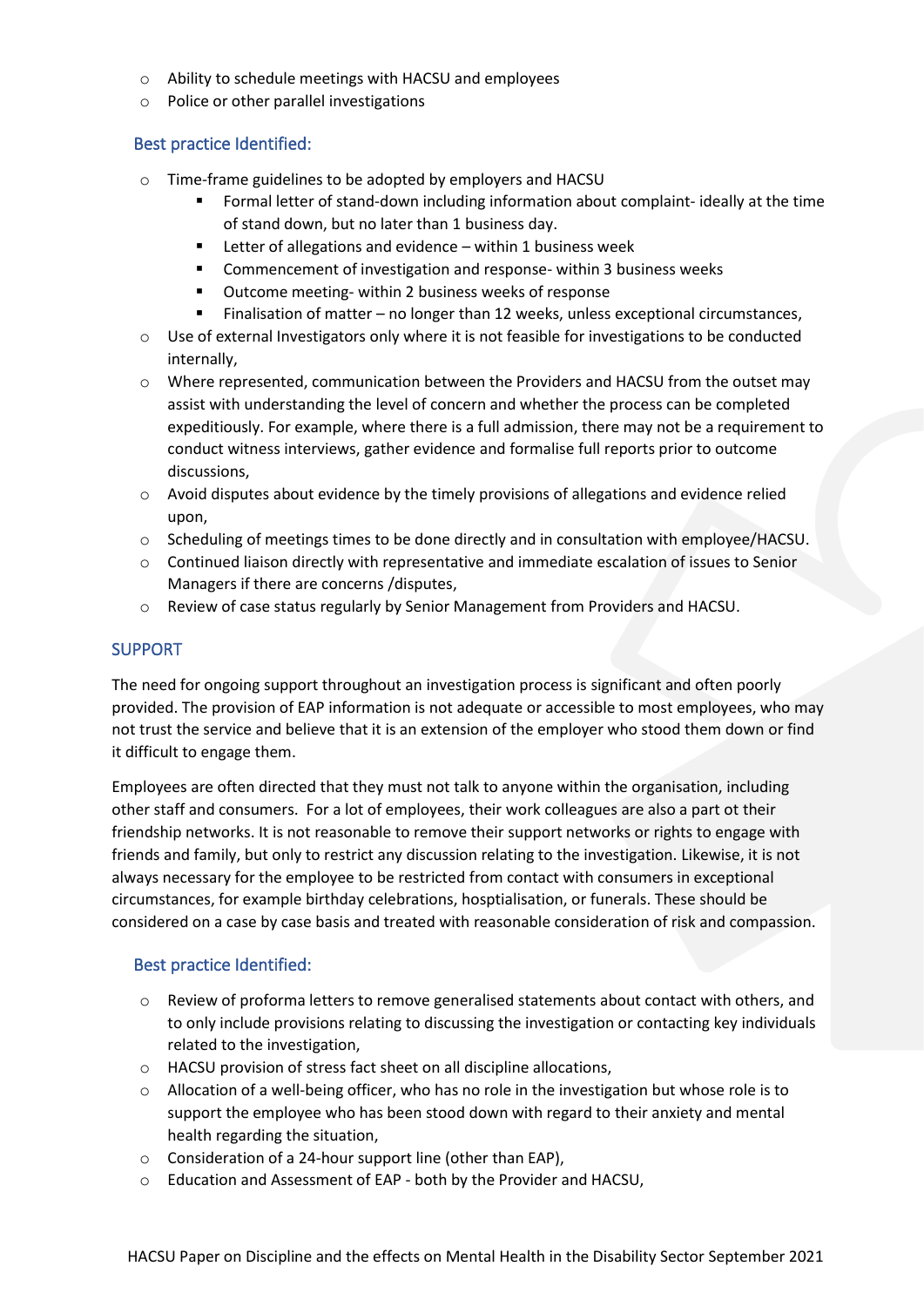- $\circ$  Discussion with the employee at the point of notification to determine who they would like to be their allocated point of contact,
- $\circ$  Regular contact to be made with employee throughout the process at least weekly or as agreed with the employee, by both employer and HACSU representatives,
- o Avoid any correspondence likely to require support occurring after 3pm on a business day.

#### **OUTCOME**

The key objective of a discipline process is to address concerns about behaviour, performance or conduct and correct performance or behaviour to meet an appropriate work standard. Whether an environment is one that employees feel safe to make mistakes and learn from them may be determined by the experiences they witness in the workplace.

HACSU believes that where employees witness harsh outcomes in disciplinary processes, this may have the reverse effect on employees feeling confident that they can self-report or report others, and that a fair and just process will occur quickly and with fair outcomes. Employees consider this when deciding to raise a concern about a colleague or their own conduct, particularly where it involves minor practice or conduct issues. This approach may also incent malicious and vexatious reporting.

The disability sector is an industry that is not required to be highly trained, that provides minimal ongoing support and education, that has minimal supervision requirements and has a high level of casualisation. These factors must be considered when both assessing discipline streams and determining outcomes.

The objective is to improve practice and conduct, requiring a level of commitment from the employee to learn from their mistakes. If outcomes are harsh or unjust, this has a direct impact on the employees ability to accept the decision and proactively engage in performance improvement plans.

Employees generally consider any outcome to be serious, and it should not be assumed that unless a matter is dealt with in the harshest manner possible that employees do not recognise the seriousness of the intervention. All discipline matters, no matter the level, weigh heavily on their minds, particularly if their customers have been impacted by their actions.

It is critical that there is not a loss of staff from a sector that is already struggling with workforce issues from discipline matters that could have been addressed through support and education, and opportunities to review and improve their practice.

#### Best practice Identified:

- o Outcomes should be commensurate to the offence
- o Outcomes should be consistently applied
- $\circ$  Outcomes need to clearly identify the areas of improvement required and consultation with the employee to determine the supports needed to enable this

#### RETURN TO WORK

There are identified impacts on employees who have been absent from the workplace for extended periods (and in some circumstances, shorter periods):

- o Loss of confidence,
- o Development of anxiety disorders,
- o Feelings of judgment by colleagues / family and friends,
- o Feelings of shame and embarrassment,
- o Loss of fitness for work eg, readjustments to working long shifts.